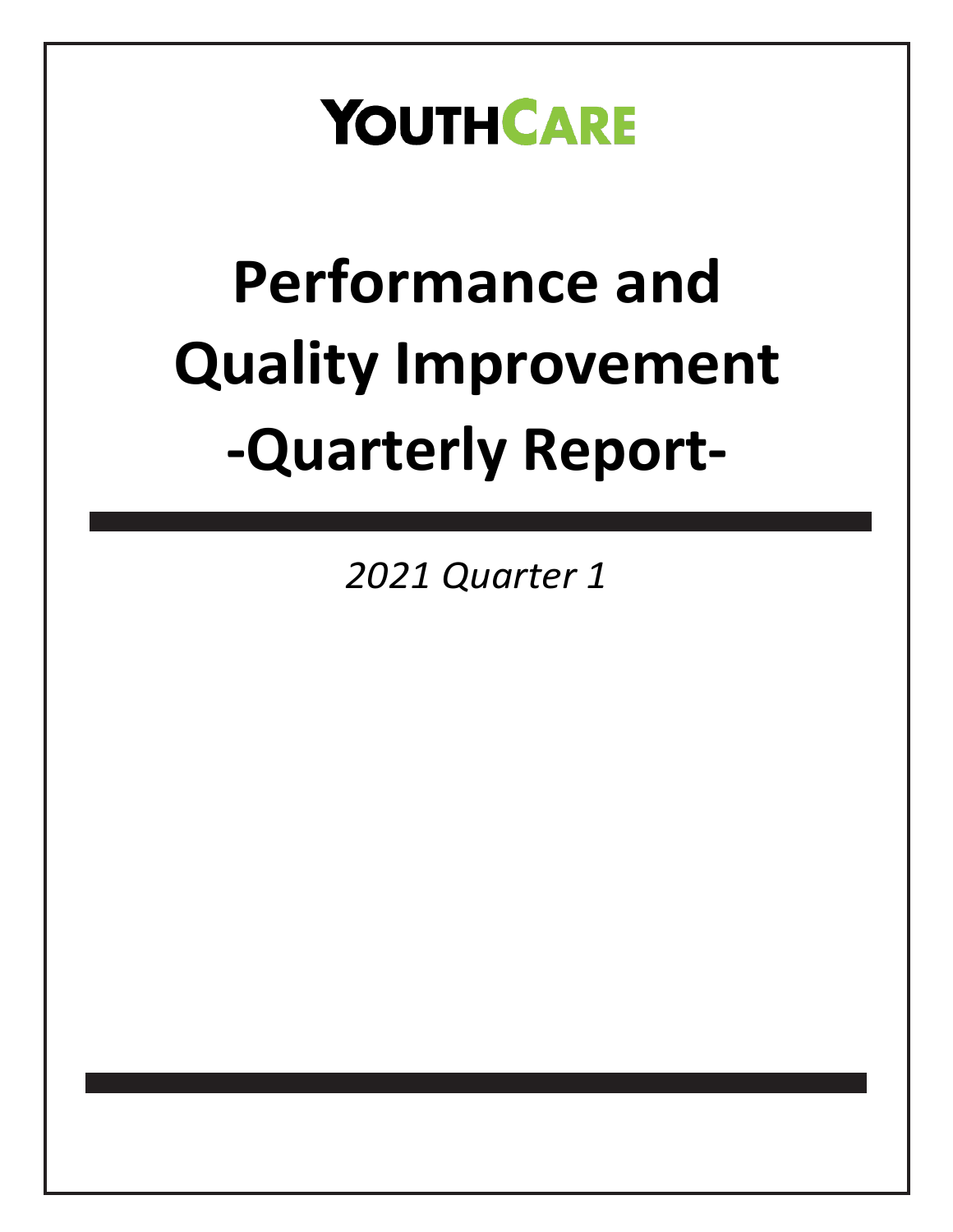## **Section One – Introduction**

Welcome to our third PQI Quarterly Report! This report is part of YouthCare's PQI (Performance and Quality Improvement) Program that we launched in Fall 2020. Our goal is to regularly use data to promote efficient, effective service delivery and achievement of the organization's mission and strategic goals and ultimately, to provide the most excellent services we can to young people. Check out YouthCare's **DRAFT PQI Plan** for more information. This plan is in the process of being finalized, building in lessons learned from our pilot.

Some changes are taking place within the PQI Department. Brooke Beckwith is departing her role on June  $1<sup>st</sup>$ and Erin Chapman-Smith will be supporting PQI along with trainings. A PQI Manager will also be joining the team to continue the work.

This is the beginning of making PQI an integral part of our organization. We hope this report demonstrates our commitment to the clients we serve, our transparency for when things don't go as well as planned, and desire to receive feedback from others. If you have ideas on how this document can be improved or feedback about this report, please contact us at [PQI@youthcare.org.](mailto:PQI@youthcare.org)

In appreciation & collaboration,

#### **Brooke Beckwith**

(She/Her/Hers) Director - Performance & Quality Improvement YOUTHCARE 2500 NE 54th St Seattle, WA 98105 P: (206)369-1076 E:[Brooke.Beckwith@youthcare.org](mailto:Brooke.Beckwith@youthcare.org) **Erin Chapman-Smith** (She/Her/Hers) Director of Training & Program **Quality** YOUTHCARE 2500 NE 54th St Seattle, WA 98105 P: (206)661-6217 E: [Erin.Chapman-](mailto:Erin.Chapman-Smith@youthcare.org)[Smith@youthcare.org](mailto:Erin.Chapman-Smith@youthcare.org)

**Emma York-Jones** (She/Her/Hers) Senior Director of Program Quality and Impact **YOUTH CARE** 2500 NE 54th St Seattle, WA 98105 P: (206) 465-9445

E: [emma.york-jones@youthcare.org](file:///C:/Users/emma.york-Jones/AppData/Local/Microsoft/Windows/INetCache/Content.Outlook/S6AC1LL6/emma.york-jones@youthcare.org)

## **Section Two – Indicators of Quality**

As YouthCare builds out our PQI Program, there will be several indicators of quality that will be collected. So far, there are three areas where YouthCare has collected data, analyzed, and aggregated that data, and summarized results. This includes:

- Client Satisfaction & Experience Surveys
- Incident Reports
- Client File Reviews

This quarter we focused primarily on the Client surveys and have included graphs and data along with themes for where we are successful and areas for improvement. YouthCare is launching our new Client Management system, CaseWorthy, in June 2021. The PQI team will be working to build out dashboards for teams that include more program indicators of quantity along with improvements for reviewing Incident Reports and client files

PQI Report – 2020 Q4 2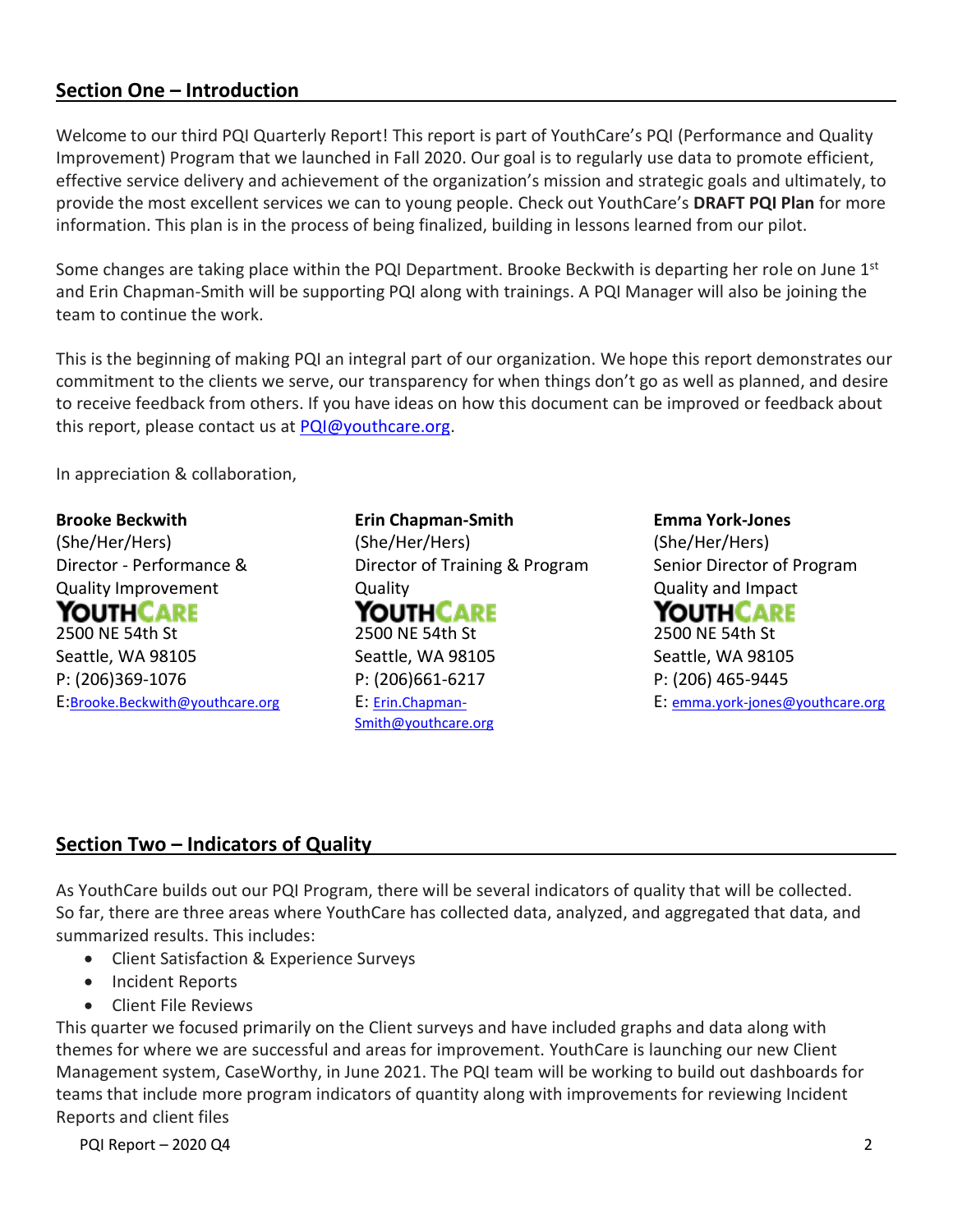## **Section Three – Client Satisfaction & Experience Surveys**

During the month of April, we administered our Client Satisfaction & Experience Survey across the agency for the second quarter. This survey is a way to obtain accurate information regarding the experience and level of satisfaction from the participants of YouthCare's services to identify trends on how services are provided and make program and organization improvements, as necessary. Client satisfaction is critical to the success of YouthCare's mission.



This report shows data for all of YouthCare in order to highlight agency trends. This is combined with Department Reports provided to Program Leadership to share more specific feedback to better inform program improvements. Please reach out to your supervisor if you'd like to see more detail!

## **Section 1: Categories of Experience**

The 19 questions in this section were grouped into 4 different categories of experience:

- 1. Intake & Assessment
- 2. Program Safety & Support
- 3. Voice & Choice
- 4. Case Management & Goal Planning

Participants were asked *"How strongly do you agree or disagree with each statement?"* and provided their rating on a 5-Point Scale from Strongly Disagree to Strongly Agree. Each question received a weighted score from 1-5. Items that score above 4.25 are considered **strengths**. Items that score below a 4.00 are considered **areas for improvement**. On the next page are charts showing the change in scores from 2020 Q4 to 2021 Q1 with strengths highlighted in yellow and areas for improvement in red. This quarter we saw a significant number of items (9) move into the strength category!! This is a huge success and no doubt due to some program changes as we move out of COVID response programming.



This quarter, 62 clients participated in the survey across 14 YouthCare Programs. We are continuing to work towards our goal of 100 surveys each quarter. We saw a higher number of clients who've been enrolled for more than 1 year this quarter than past quarters (left) and similar rates of overall satisfaction (below).

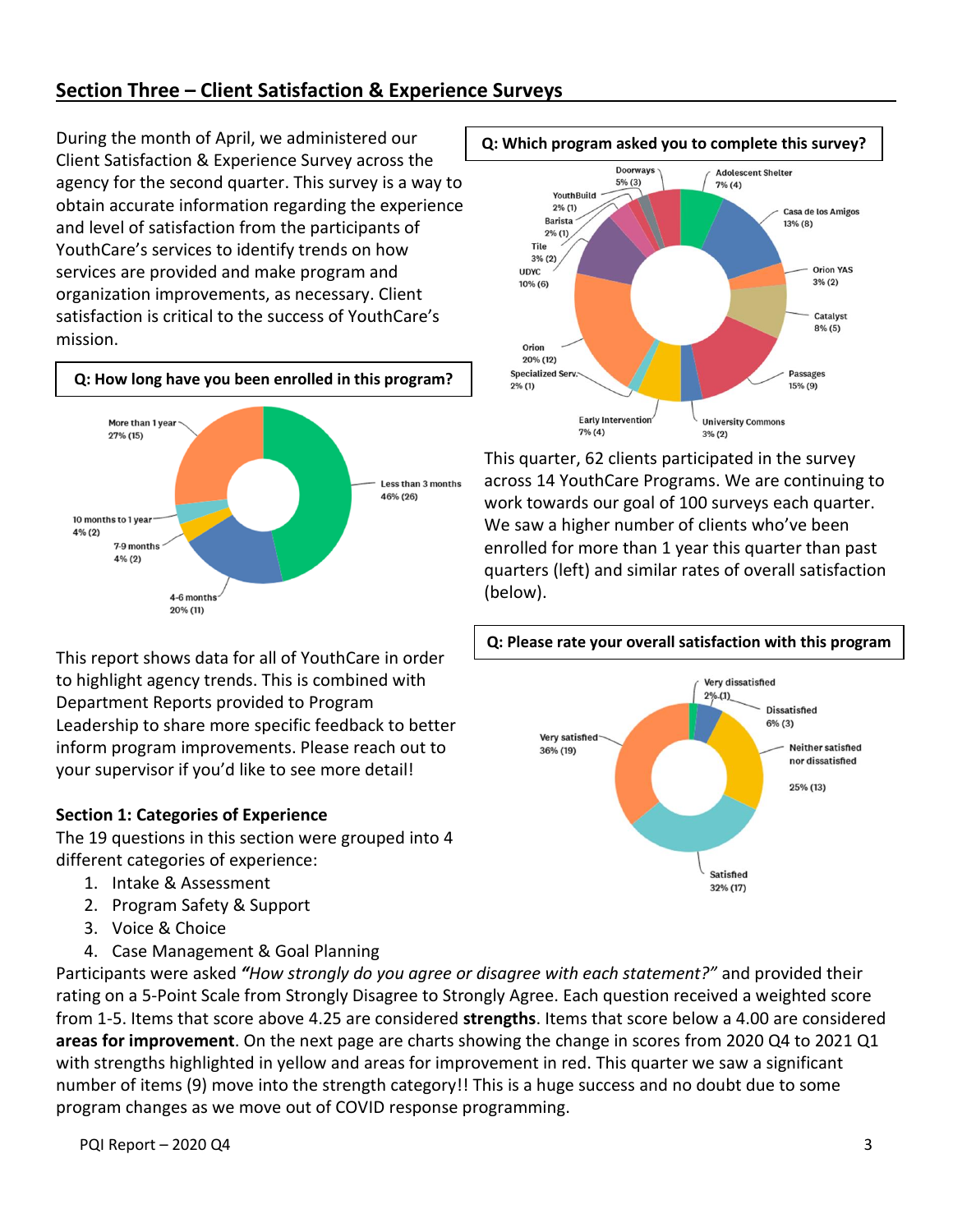## Intake & Assessment

|                                                                            | 2020 Q4 | 2021 Q1 | <b>CHANGE</b> |
|----------------------------------------------------------------------------|---------|---------|---------------|
| The purpose behind intake and assessment questions were explained to me.   | 4.23    | 4.33    | 0.10          |
| Staff asked me the intake or assessment questions in a confidential place. | 4.36    | 4.53    | 0.17          |
| I can refuse to answer any intake or assessment questions I feel           |         |         |               |
| uncomfortable answering.                                                   | 4.34    | 4.49    | 0.15          |
| Staff and volunteers take steps to protect my confidentiality and the      |         |         |               |
| confidentiality of others.                                                 | 4.37    | 4.5     | 0.13          |
| I know how to file a complaint or grievance if I have a problem with the   |         |         |               |
| program, staff, or volunteers.                                             | 4.14    | 3.73    | $-0.41$       |
| <b>Answered</b>                                                            | 73      | 60      |               |
| <b>Skipped</b>                                                             | 2       | 2       |               |

## Program Safety & Support

|                                                                                                                    | 2020 Q4 | 2021 Q1 | <b>CHANGE</b> |
|--------------------------------------------------------------------------------------------------------------------|---------|---------|---------------|
| I feel safe while accessing services and participating in this program.                                            | 4.13    | 4.31    | 0.18          |
| Staff helped me understand my rights as a program participant.                                                     | 4.29    | 4.48    | 0.19          |
| Staff helped me understand the rules of the program, why they have them,<br>and consequences of breaking rules.    | 4.25    | 4.41    | 0.16          |
| Staff treat me with respect (i.e., respecting my boundaries, not making<br>insulting or humiliating remarks, etc.) | 4.2     | 4.20    | 0.00          |
| I feel okay letting staff know if I have a problem or feel unsafe around others.                                   | 4.07    | 4.43    | 0.36          |
| <b>Answered</b>                                                                                                    | 72      | 59      |               |
| <b>Skipped</b>                                                                                                     |         | 3       |               |

## Voice & Choice

|                                                                                                                        | 2020 Q4 | 2021 Q1 | <b>CHANGE</b> |
|------------------------------------------------------------------------------------------------------------------------|---------|---------|---------------|
| Staff consistently use the name and pronouns I use (ex. she/her, they/them,<br>he/him, etc.).                          | 4.42    | 4.59    | 0.17          |
| I've been asked to be involved in program decision making (i.e. advisory<br>group, input on program activities, etc.). | 3.86    | 3.83    | $-0.03$       |
| I have seen examples where youth input has led to positive change.                                                     | 4.04    | 3.67    | $-0.37$       |
| This program helped me explore my interests, talents, and abilities.                                                   | 3.97    | 4.30    | 0.33          |
| I get to express my culture, religion, heritage, and/or identity while<br>participating in this program.               | 4.23    | 4.32    | 0.09          |
| <b>Answered</b>                                                                                                        | 71      | 58      |               |
| <b>Skipped</b>                                                                                                         |         |         |               |

## Case Management & Goal Planning

|                                                                             | 2020 Q4 | 2021 Q1 | <b>CHANGE</b> |
|-----------------------------------------------------------------------------|---------|---------|---------------|
| I have a case manager or staff person I can meet with on a regular basis.   | 4.23    | 4.47    | 0.24          |
| I talk about what I want during case management and/or program activities.  |         | 4.33    | 0.19          |
| I participate in developing my service plan and setting my own goals.       | 4.20    | 4.04    | $-0.16$       |
| I feel like the staff in this program care about me, and my needs matter to |         |         |               |
| them.                                                                       | 4.06    | 4.16    | 0.10          |
| This program has helped me with my next steps towards achieving my goals.   | 4.19    | 4.44    | 0.25          |
| <b>Answered</b>                                                             | 71      | 55      |               |
| <b>Skipped</b>                                                              | 4       |         |               |

In addition to our success, 2 questions that saw large decreases in satisfaction this quarter were:

- 1. I know how to file a complaint or grievance if I have a problem with the program, staff, or volunteers.
- 2. I have seen examples where youth input has led to positive change.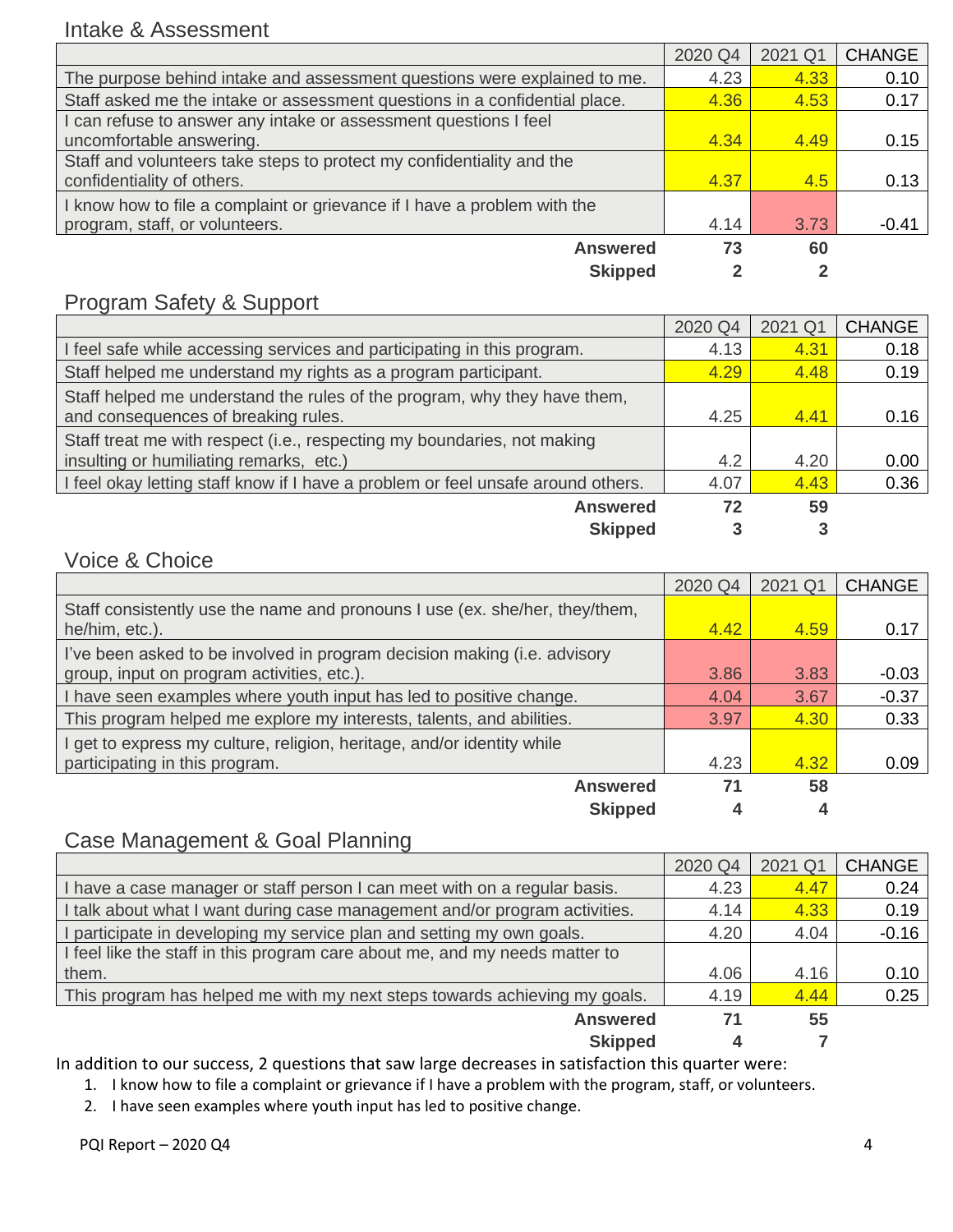#### **Section 2 – Service Delivery**

In this section, participants were asked to review a list of service options and first mark if they needed the service or did not need the service, then mark their level of satisfaction. This quarter, the two highest needed services remained the same as the past 2 quarters – Housing/Shelter & Food/Clothing/Hygiene. There were some significant changes in the level of need for some other services. Both Employment & Education saw a significant increase after a large decrease last quarter. Of note is the significant increase in Family Reconciliation at 21.52% and Legal Support of 16.54 %. The chart below shows the percentage of clients who reported needing each service.

For each service, please check the box to indicate if you needed this service when you entered this program.

|                                   | 2020 Q4 | 2021 Q1 | <b>CHANGE</b> |
|-----------------------------------|---------|---------|---------------|
| Food/Clothing/Hygiene             | 79.07%  | 80.00%  | 0.93%         |
| <b>Family Reconciliation</b>      | 19.51%  | 41.03%  | 21.52%        |
| Housing/Shelter                   | 88.10%  | 89.19%  | 1.09%         |
| <b>Employment Support</b>         | 69.77%  | 78.79%  | 9.02%         |
| <b>Educational Support</b>        | 52.38%  | 70.73%  | 18.35%        |
| Counseling/Treatment              | 73.17%  | 74.36%  | 1.19%         |
| <b>Independent Living Skills</b>  | 73.81%  | 68.42%  | $-5.39%$      |
| Fun Activities/Recreation         | 67.44%  | 72.50%  | 5.06%         |
| Legal Support                     | 57.14%  | 73.68%  | 16.54%        |
| <b>Building Community</b>         | 53.66%  | 58.82%  | 5.16%         |
| Public Benefits (SNAP, TANF, SSI) | 62.79%  | 67.65%  | 4.86%         |

For level of satisfaction, clients rate on a scale from unsatisfied to satisfied. Each service received a rated score from 1-3. Assessing this section for successes and improvements is not as simple as reviewing the rated score for each item. We also compare the level of need with the level of satisfaction. Our goal is to have items most needed rate higher in satisfaction and the analysis of this section will continue to be refined in piloting our PQI Plan. Highest scoring items are highlighted in yellow and lowest scoring items are highlighted in red. Family Reconciliation saw a large increase in satisfaction had the largest increase in satisfaction which is great since it had the largest increase in need!

For each service you needed, please let us know how satisfied you were with this service.

|                                   | 2020 Q4 | 2021 Q1 | <b>CHANGE</b> |
|-----------------------------------|---------|---------|---------------|
| Food/Clothing/Hygiene             | 2.8     | 2.7     | $-0.1$        |
| <b>Family Reconciliation</b>      | 2.38    | 2.67    | 0.29          |
| Housing/Shelter                   | 2.75    | 2.65    | $-0.1$        |
| <b>Employment Support</b>         | 2.6     | 2.6     |               |
| <b>Educational Support</b>        | 2.54    | 2.68    | 0.14          |
| Counseling/Treatment              | 2.58    | 2.6     | 0.02          |
| <b>Independent Living Skills</b>  | 2.56    | 2.6     | 0.04          |
| Fun Activities/Recreation         | 2.52    | 2.74    | 0.22          |
| <b>Legal Support</b>              | 2.49    | 2.56    | 0.07          |
| <b>Building Community</b>         | 2.5     | 2.67    | 0.17          |
| Public Benefits (SNAP, TANF, SSI) | 2.64    | 2.46    | $-0.18$       |

PQI Report – 2020 Q4 5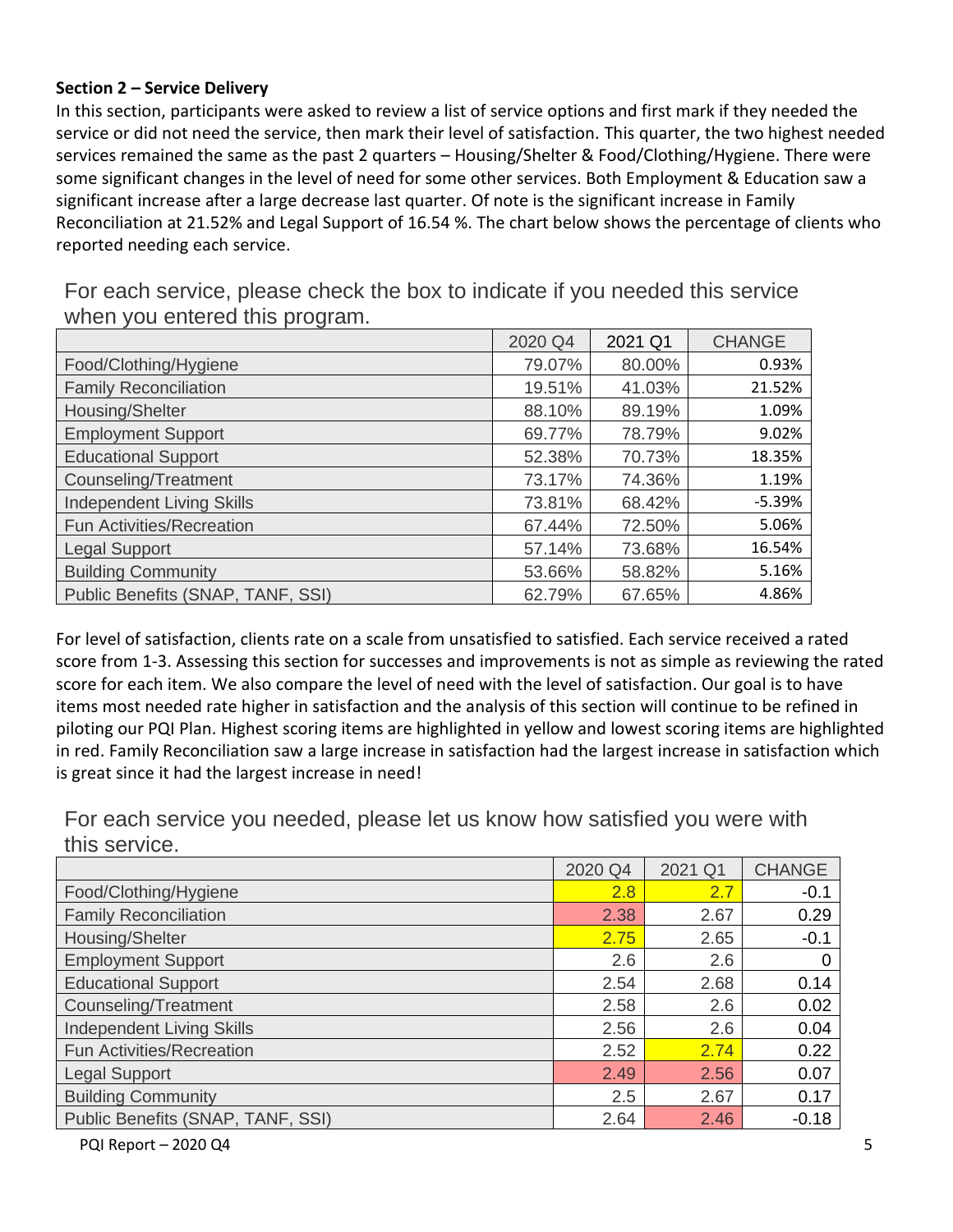Finally, we asked 2 questions for participants to provide narratives. We are so appreciative for the very specific feedback provided by participants. Some of the most valuable information we get is in the form of the comments in the narrative section. The Department Reports provide all feedback collected for those departments. Below are a few examples of the appreciations provided:

## **Q: What is something you appreciate about this program?**

- *I appreciate the space given to youth in need of help –* **Adolescent Shelter**
- *They are very proactive and involved, they keep me informed -* **EISS**
- *Dani's existence, insight, and energy. Isis' drive, vision, and life. –* **E&E**
- *It helps younger adults and teens find people to reach to for as much support they can get and it helps a lot –* **Orion YAS**
- *I love UDYC they do a perfect job, it is my safe have –* **UDYC Engagement**
- *I appreciate that everyone is will to help and feels like one big family that come together Orion* **Engagement**
- *The respect from the staff and the other roomates Catalyst*
- *How comfortable it is and the help – Passages*
- *The fact that the staff actually care. It's not just them doing their jobs and caring, its them actually truly caring about each one of us and probably going home at the end of the day and carrying the grief or pain or sadness or happiness or otherwise, that happened that day with one/some of us. –* **Ucommons**

## **Section Four – Incident Reports**

YouthCare tracks Incident Reports to monitor our responses to crisis in ways that support the safety of our clients. Incident Reports (IRs) are to be completed when a significant event involving a client, a behavior out of the ordinary, and/or an event in the facility occurs. Our goal is to review Incidents on a quarterly basis to (1) identify trends in type of incidents that are occurring and (2) assess the quality of the response including timelines, de-escalation and crisis response techniques, access to sufficient resources, and use of external agencies for support.

In previous quarters, we identified the need to improve our procedures for writing, reviewing, and storing Incident Reports. In response to these improvements needed, the PQI Team provided an Info Session on Incident Reports in December 2020 and made some improvements to the Incident Report Form. This quarter, we still see the need to improve our procedures evidenced by inconsistencies in our reviewing and storage procedures. The PQI Team is focused on building and launching YouthCare's new Client Management System and including Incident Reports in that system. It is scheduled to launch in June 2021.

## **Section Five – Random File Review**

Random client file reviews are now taking place on a quarterly basis and conducted by a variety of staff members from different levels of the organization. The intent of the file review is to ensure that the records contain all the required information to provide services. It's also an opportunity to assess the quality-ofservice delivery and to ensure that confidential information remains confidential. This quarter we did not complete reviews of every program, but focused on those that had yet to implement the process. Additionally, the department and programs have been prioritizing setting up our new Client Management System and